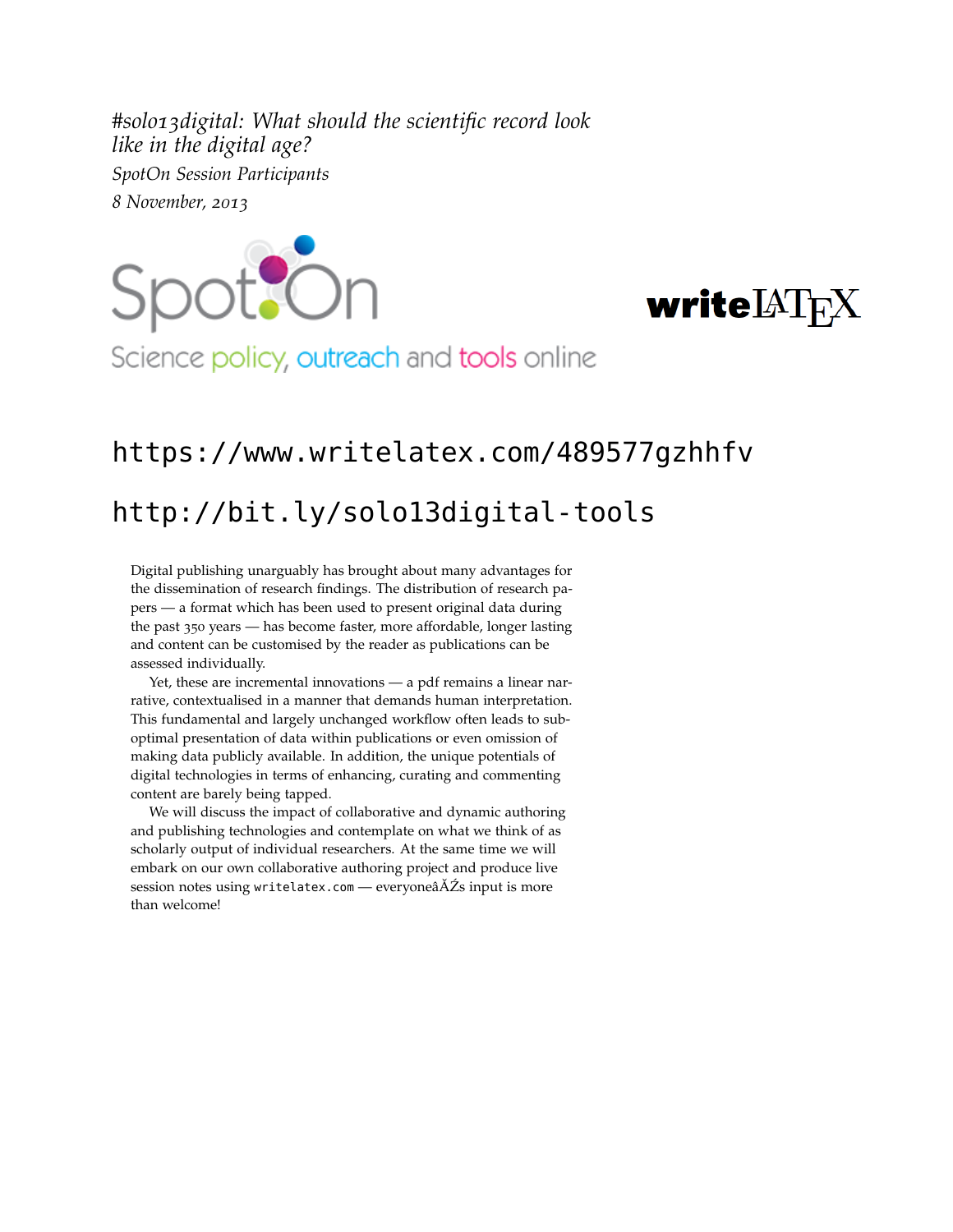## *Discussion*

How will it move outside of LaTeX — into other disciplines? Rich text will help.

Why not go straight to XML? LaTeX is established. Some people can use it.

Can we go from LaTeX to XML? LaTeX to Markdown to JSON to XML is apparently in development. And we're working on it!

What about commenting and track changes? We should use the  $\Box$  We are working on it. open annotation framework to expose the comments.

What about Word import? There are some solutions for Word to LaTeX, but they are not perfect.

How will you reach the biology / life sciences disciplines? We are teaching some courses. F1000Research is a life sciences publisher, and we are working with them.

Bundling together of assets: code can be shared between multiple objects. A micro-attribution framework can allocate credit to components of research objects. A more robust 'citation fabric' is required. DOIs can be allocated to individual components (old-fashioned? but well-established).

There is a need for standards for data formats and for annotation. There are good standards for mice. Many more are needed.

What does the scientific record look like in 10 years' time? Will it still have the same notion of 'finality'? We will still probably be trying to get tenure at Harvard.

There are already papers that have a large number of authors. Attribution is already 'micro attribution'.

We need to be able to build narratives — stories. We often lose these narratives. We also need to be able to recombine results. 'Fragmented narratives' are possible, but they don't necessarily make good stories. But what do we lose if we only tell one story?

Research objects go beyond a narrative. They are still 'discrete' objects. Research does branch and merge. 'Aggregation objects' can represent branches and merges. Threading is currently done by PhD students who go back through the literature survey sections manually. Can we automate this?

Are small groups very different from large groups in how they should collaborate?

We do need unique and persistent identifiers for objects. A single proprietary system (e.g. impact factors) creates problems.

Can we learn from the Wikitrust system?

The paper is the 'currency' of science. Can we define a finergrained currency?

It is complicated to mix ontologies — a challenge in the current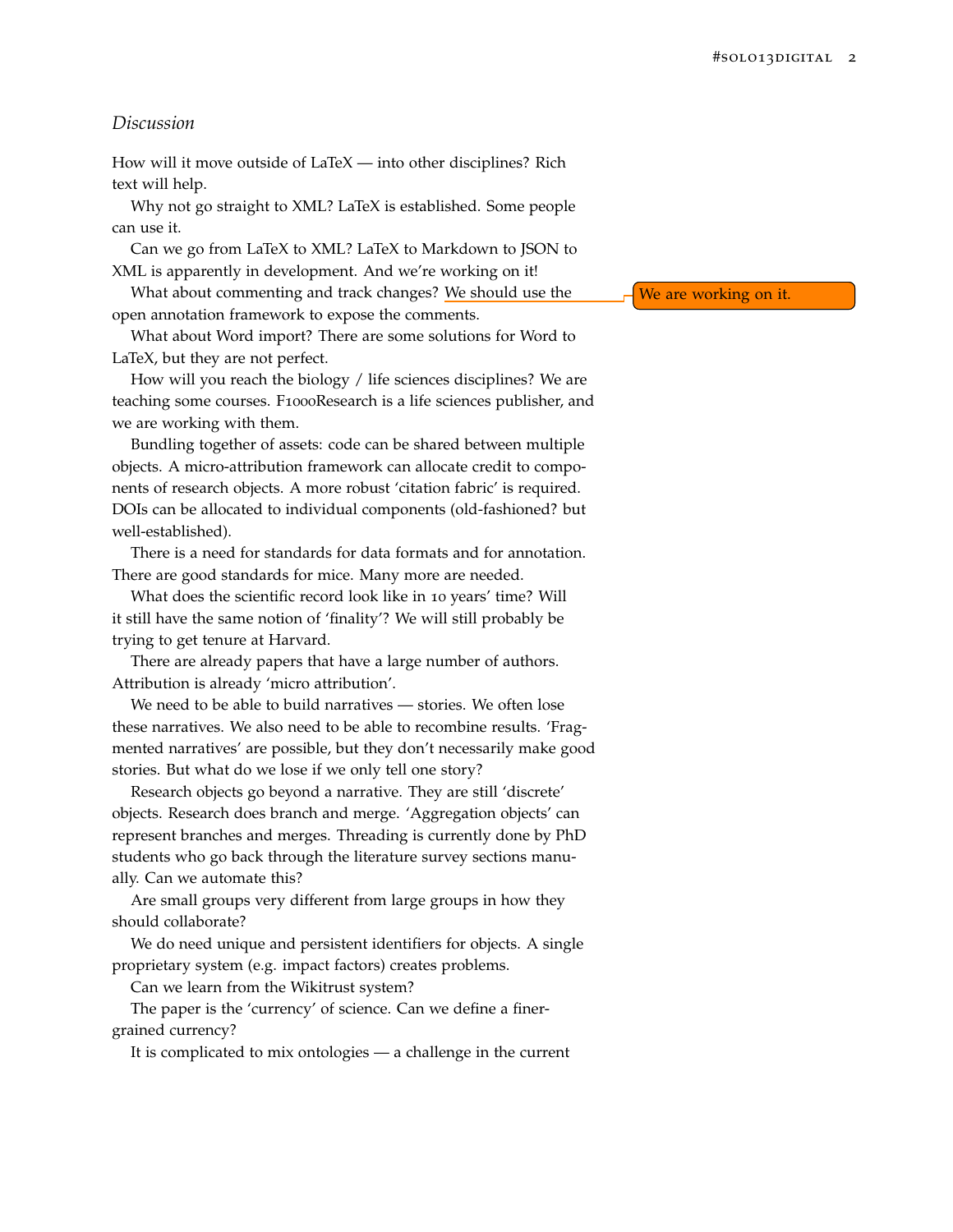semantic web. Namespaces are a form of credit in the semantic web, but do they really help practitioners?

The positive results bias: now that we don't have to worry about length, will this change? It's hard even to publish things that did work. But there are people encouraging this — e.g. figshare and f1000research (waive fee for negative data).

## *Tweets*

We'll collect your tweets here!

The #solo13digital session looks fascinating with @CaroleAnneGoble @Lambo @writelatex http://nature.com/spoton/2013/11/spoton-london-2013 what-should-the-scientific-record-look-like-inthe-digital-age/ *Anna Sharman @sharmanedit*

How do we represent this body of work? Students are still trained to "salami publish" #solo13digital *Lauren Sandhu @LaurenKSandhu*

#solo13digital make sci record method based on principals of software engineering - release notes, forks, merges, dependencies *Mithu Lucraft @mithulucraft*

.@CaroleAnneGoble explains her vision of Research Objects and how they can be shared

http://www.wf4ever-project.org/research-object-model *Neil P Chue Hong @npch*

My thoughts: Releasing data, papers like software means we wouldn't get hung up on "final" versions just useful ones *Neil P Chue Hong @npch*

@CaroleAnneGoble great vision for resrch objs and digital future! But oft forgotten - the record of ideas and understanding? *Martin Johnson @martwine*



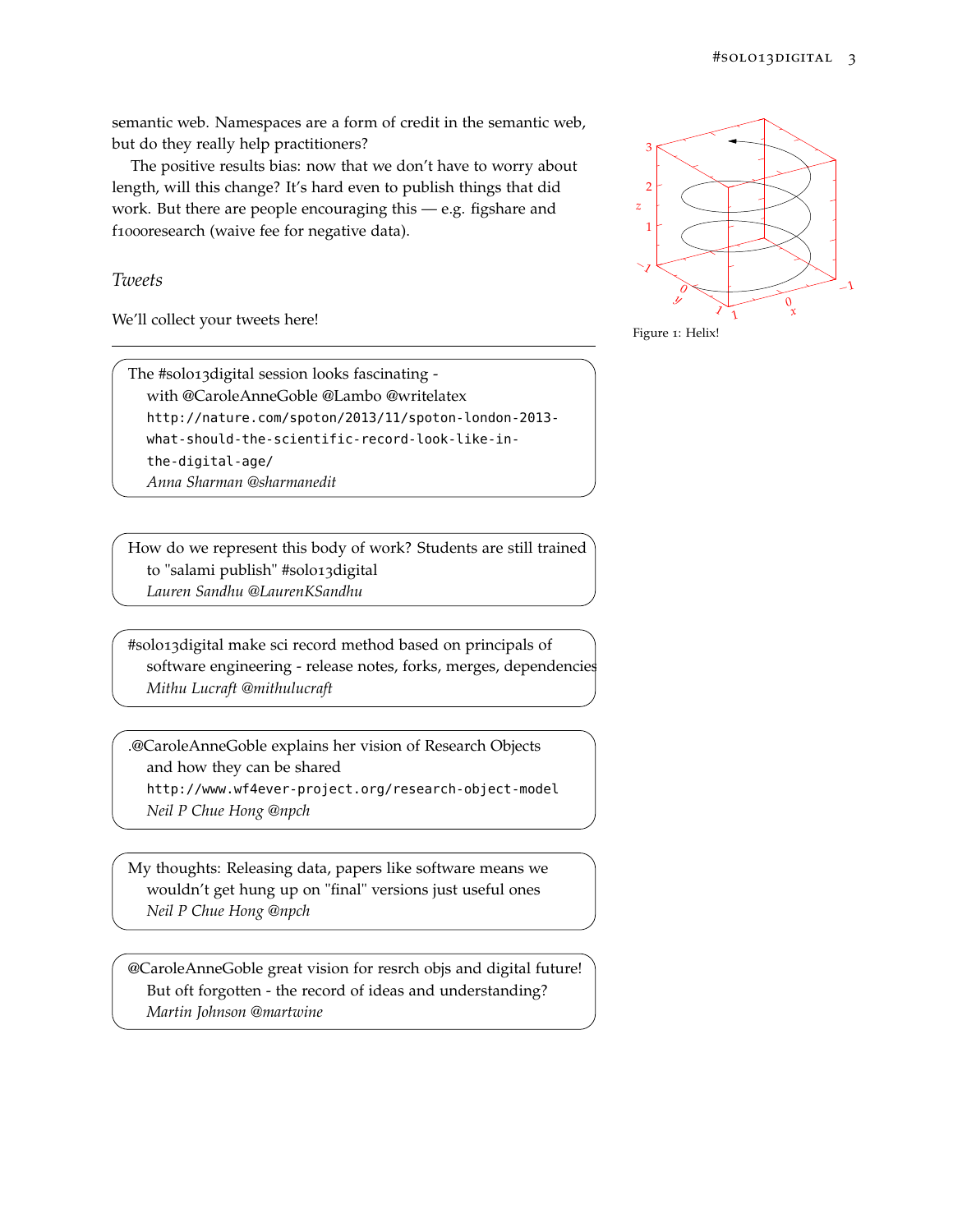It does seem archaic to continue to rely solely on papers as a means of recording science. So many additional options! *MVibhuti Patel @VibhutiJPatel*

talking about research objects gets us away from just thinking about formats and thinking about content instead *Mithu Lucraft @mithulucraft*

http://www.writelatex.com like google docs for science *Isla Kuhn @ilk21*

final speaker from http://www.writelatex.com - online collab LaTeX Editor @ruthej we need to add to #research20 programme *Jenny Evans @jennye*

.@writelatex is like Google Docs for LaTeX looks like it back ends to @figshare as well which is cool! *Neil P Chue Hong @npch*

what is impact of part of research output vs impact of whole of research output/assess/objects? *Isla Kuhn @ilk21*

need robust citation track A: DOI - maybe not permanent long term solution, but a good solution now and scientists like it *Isla Kuhn @ilk21*

@CaroleAnneGoble say researchers want a doi for research objects. She seems to think this isn't the best kind of identifier

*Anna Sharman @sharmanedit*

What does @CaroleAnneGoble think is the problem with dois? They are the universal standard for a citable document *Anna Sharman @sharmanedit*